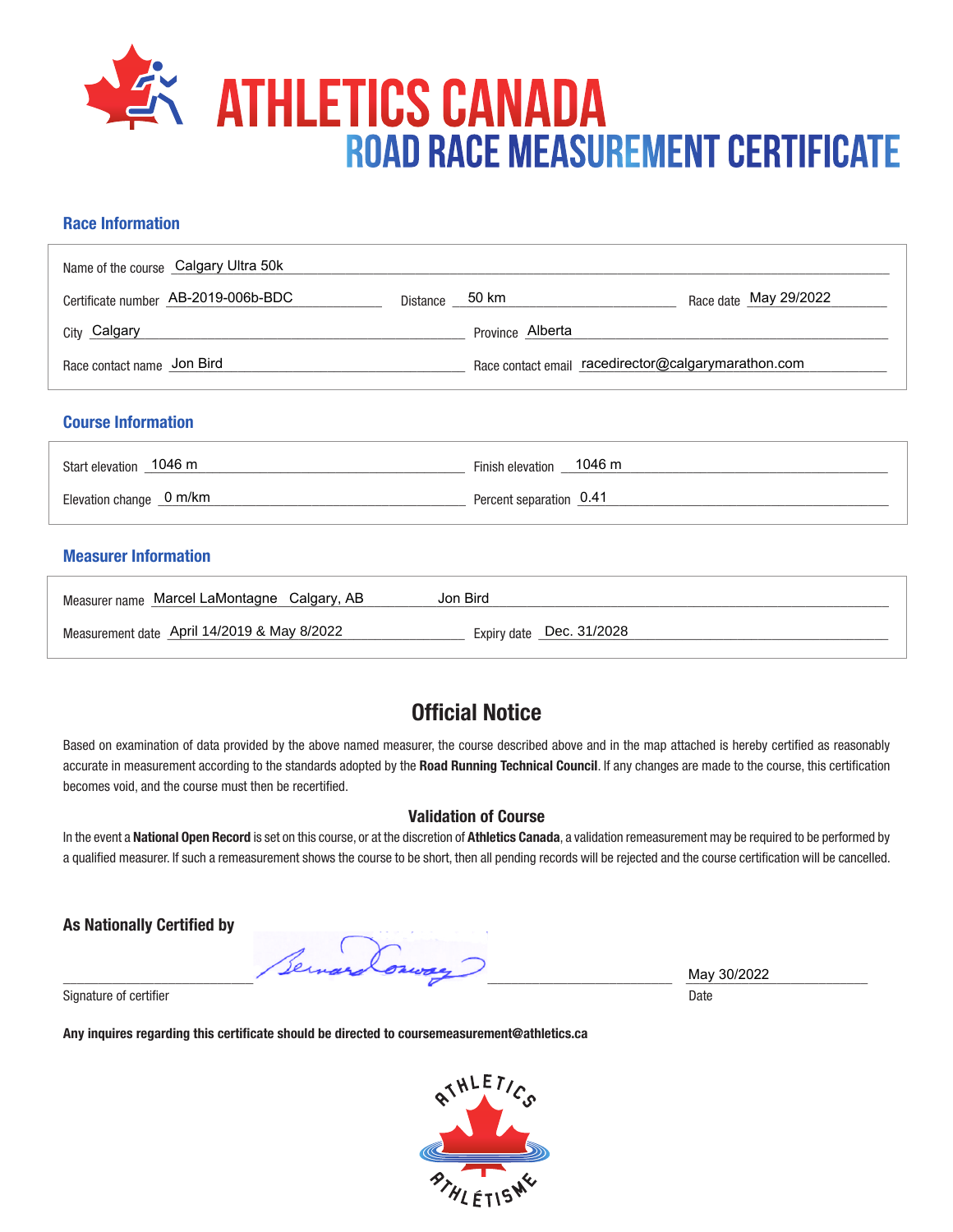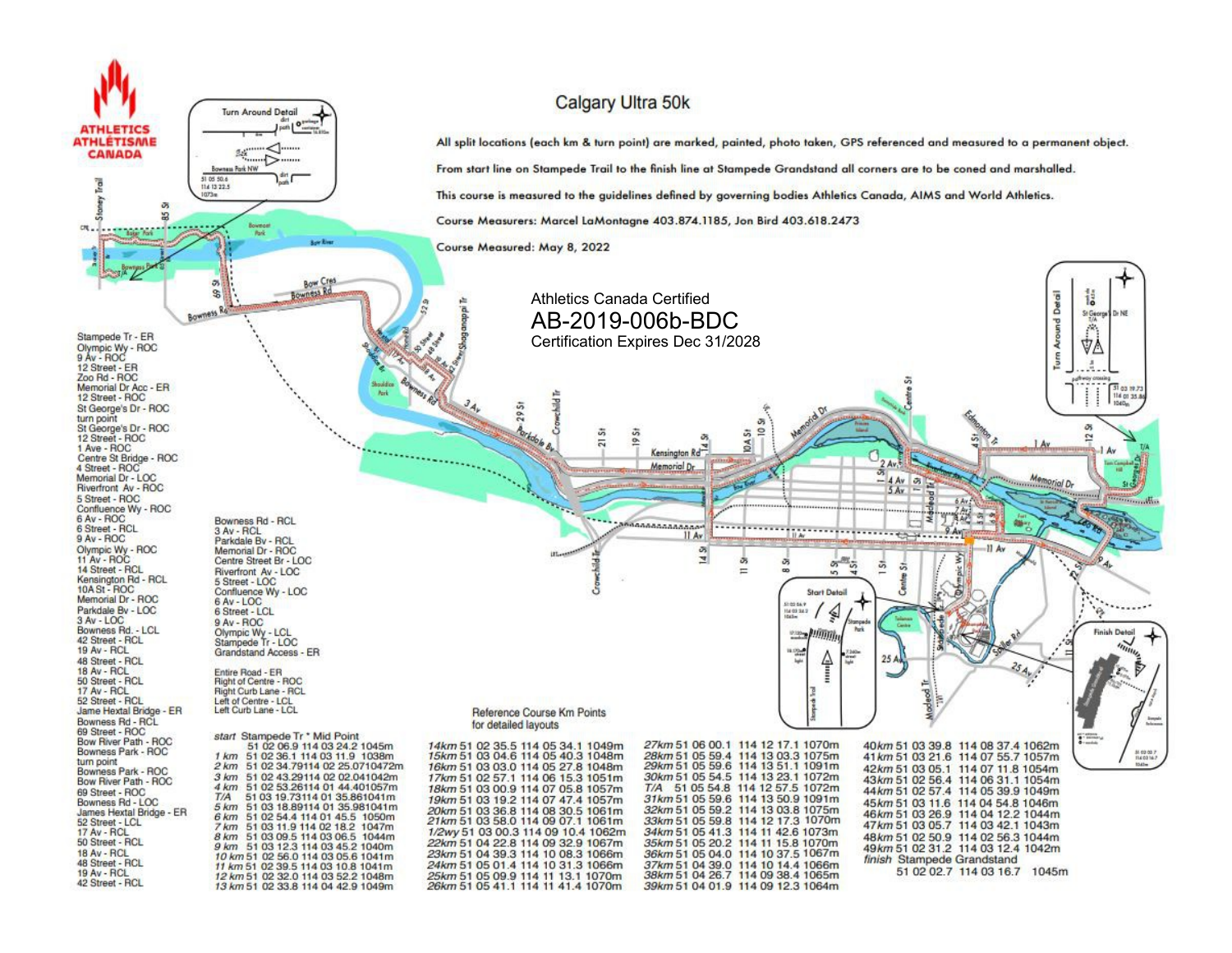| Ultra 50km           |                                      |                                                                                                                                                                                                              |  |
|----------------------|--------------------------------------|--------------------------------------------------------------------------------------------------------------------------------------------------------------------------------------------------------------|--|
| Start Line           | 51 02 06.9<br>114 03 24.2<br>1045m   | Stampede Tr, south side of crosswalk to Big 4 bldg. 7.360m<br>from street light to the south, east side, 18.170m rom street light<br>to the west, west side, 17.120m from manhole to the west, west<br>side. |  |
| 1 km                 | 51 02 36 1<br>114 03 11.9<br>1038m   | Olympic Wy SE, in tunnel linking 4 street. 7.7m from street light,<br>in line with, centre of roadway.                                                                                                       |  |
| 2 km                 | 51 02 34 79<br>114 02 25 07<br>1042m | 9 Ave SE, in line with between #915 & 917, 0.2m from power<br>pole, south side.                                                                                                                              |  |
| 3 km                 | 51 02 43 29<br>114 02 02:04<br>1042m | Zoo Road SE, mid point between No Parking signs, 23m from<br>east end No Parking sign.                                                                                                                       |  |
| 4 km                 | 51 02 53 26<br>114 01 44.40<br>1057m | St George's Dr NE. 1.7m from 'No Stopping' sign south side of<br>roadway.                                                                                                                                    |  |
| turn point<br>4.976m | 51 03 19.73<br>114 01 35.86<br>1041m | St George's Dr NE. 5.1m north of pathway crossing, 4.5m from<br>manhole to north on roadway.                                                                                                                 |  |
| 5 km                 | 51 03 18.89<br>114 01 35.98<br>1041m | St George's Dr NE. At north entrance to Telus Spark. 1.4m from<br>roadside gutter, 1.3m from hydro pole 38-2 83-79.                                                                                          |  |
| 6 km                 | 51 02 54.4<br>114 01 45.5<br>1050m   | St George's Dr NE, in line with SBD path. 17.2m from street light<br>on south side of roadway.                                                                                                               |  |
| 7 km                 | 51 03 11 9<br>114 02 18 2<br>1047m   | 1 Av NE, at alley (east corner) between 9 & 9A Streets, north<br>side. 5.4m from hydro pole to east.                                                                                                         |  |
| 8 km                 | 51 03 09.5<br>114 03 06.5<br>1044m   | 4 Street NE, 2.9m from sign 'St Vladimir's Church' right arrow.                                                                                                                                              |  |
| 9 km                 | 51 03 12.3<br>114 03 45.2<br>1040m   | Centre St Bridge * mid point, north span, 35m south, north en-<br>trance                                                                                                                                     |  |
| <b>10 km</b>         | 51 02 56.0<br>114 03 05.6<br>1041m   | Riverfront Av SE, at 4 St LRT Flyover, east side. 4.3m east of<br>traffic light post on SE corner of intersection.                                                                                           |  |
| 11 km                | 51 02 39.5<br>114 03 10.8<br>1041m   | 9th Av SE, immediately east of 4th Street. 1.3m from fire hydrant<br>on north side of roadway.                                                                                                               |  |

| 12 km | 51 02 32 0<br>114 03 52.2<br>1048m           | 11th Av SW, between Centre St & 1st Street SW, in line with<br>#110. 1.3m from Parking Plus unit.                  |  |
|-------|----------------------------------------------|--------------------------------------------------------------------------------------------------------------------|--|
| 13 km | 51 02 33.8<br>114 04 42.9<br>1049m           | 11th Av SW, immediately east of 7th Street. 15.6m from street<br>light at corner, west side of parking lot access. |  |
| 14 km | 51 02 35.5<br>114 05 34.1<br>1049m           | 11th Av SW, in line with #1324. 10.8m from Park Plus unit.                                                         |  |
| 15 km | 51 03 04 6<br>114 05 40.3<br>1048m           | 14th Street NW, in line with #102. At north access lane to park-<br>ing lot, 1.3m from roadside gutter to north.   |  |
| 16 km | 51 03 03.0<br>114 05 28.3<br>1048m           | Memorial Dr, out & back section, 50m east, in line with #1224.                                                     |  |
| 17 km | 51 02 56.9<br>114 06 16.4<br>1051m           | Memorial Dr &* 19 St NW, 60m east, in line with alley to north.<br>3.1m from street light.                         |  |
| 18 km | 51 03 01.2<br>114 07 06 5<br>1057m           | Parkdale By NW & Crow Tr o/p, 75m west, 19.6m from street<br>light to the west.                                    |  |
| 19 km | 51 03 19.5<br>114 07 47.9<br>1057m           | Parkdale Bv NW at 29 St, 5.2m east of crosswalk control light.                                                     |  |
| 20 km | 51 03 37.1<br>114 08 30.7<br>1061m           | 3 Av * 37 St NW, 40m west. 8.9m east of street light, 4.2m from<br>corner post of pathway fence.                   |  |
| 21 km | 51 03 58.1<br>114 09 07.1<br>1061m           | Bowness Rd at 16 Av NW overpass, west side. 8.5m west of 16<br>Av overpass bridge support.                         |  |
| 22 km | 51 04 22.8<br>114 09 33.1<br>1067m           | 46 St at 19th Av NW, in line with #4638.                                                                           |  |
| 23 km | 51 04 39.3<br>114 10 08.2<br>10 <sub>m</sub> | 17 Av * 52 St NW, 60m east, in line with #5228. 10.8m from<br>street light on south side of roadway.               |  |
| 24 km | 51 05 01.3<br>114 10 31.1<br>1066m           | Bowness Rd NW, 100m west Mary's Store, in line with #6135.<br>West side of driveway, 5.3m from street light.       |  |
| 25 km | 51 05 09.9<br>114 11 13.1<br>1070m           | Bowness Rd * 67th Street.3.8m from street light on on north side<br>of roadway. In line with #6724.                |  |